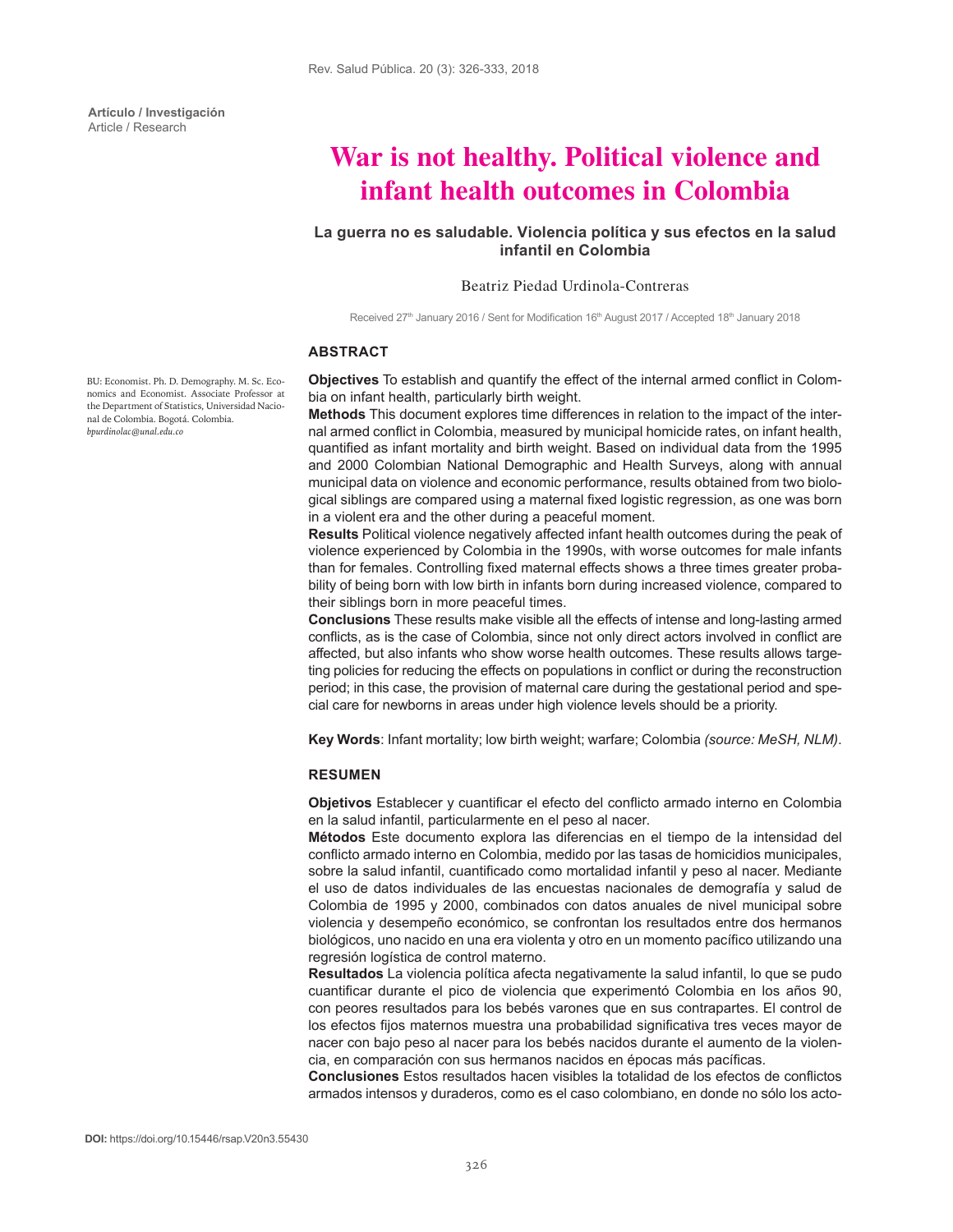res directos involucrados en el mismo se ven afectados, sino que también los recién nacidos muestran peores resultados de salud. Los resultados de este estudio permiten focalizar políticas en la reducción de los efectos en poblaciones en conflicto o durante el período de reconstrucción, en este caso se sugiere la provisión de cuidado materno durante el período gestacional y cuidado especial para recién nacidos en áreas de altos niveles de violencia como una prioridad.

**Palabras Clave**: Salud del niño; mortalidad infantil; peso al nacer; guerra y conflictos armados; Colombia *(fuente: DeCS, BIREME).*

 $\sum$  iolence is a global public health issue, mainly be-<br>cause it depletes young adults by large numbers<br> $(1-3)$ . However, other subtle and indirect conse-<br>quences of violence that reflect on human capital formacause it depletes young adults by large numbers (1-3). However, other subtle and indirect consequences of violence that reflect on human capital formation, particularly in infant health outcomes, are not fully identified in long lasting conflicts. This article intends to quantify the effects of political violence on infant health, as they are not directly involved in armed conflicts.

During the past three decades, Colombia has been the most violent country of the Americas. The current civilian conflict has persisted for almost sixty years and has involved several armed actors, generating many human losses. This conflict has recently entered into a new phase after the signing of the Peace Agreements between the Government and the oldest guerrilla group in Colombia in November 2016. The direct consequences of the conflict have been widely studied in Colombia, such as human lives lost in combat and the negative effects on economic performance (4-8). But an important issue, usually ignored, is the effect of violence on infant health which, in turn, is a potent measure of human capital formation and development.

This document combines data from two Colombian Demographic and Health Surveys conducted in 1995 and 2000, and municipality indicators on violence, economic performance and governmental health investments. This information allows estimating the effect of violence on both infant mortality and health outcomes for Colombian babies born during the violence peak between 1990 and 2000. This study presents novel estimates by using both cross-sectional and maternal fixed effects estimations, which consist in contrasting health outcomes of children born to the same mother and at the same municipality, but at different periods, being one considerably more violent than the other. Results suggest that as violence increases the likelihood of an infant dying, affecting particularly males. Moreover, birth weight is three times higher and significant during violent times. Birth weight is one of the most studied measures regarding infant health, as it directly relates to infant mortality and to all other developmental health outcomes of infants, including malnutrition, stunted growth and cognitive development (9-12).



**Figure 1**. Homicide rates and counts for Colombia, 1938-2009

Source: Own elaboration based on the annual reports provided in the Colombian Official Statistics Yearbook-DANE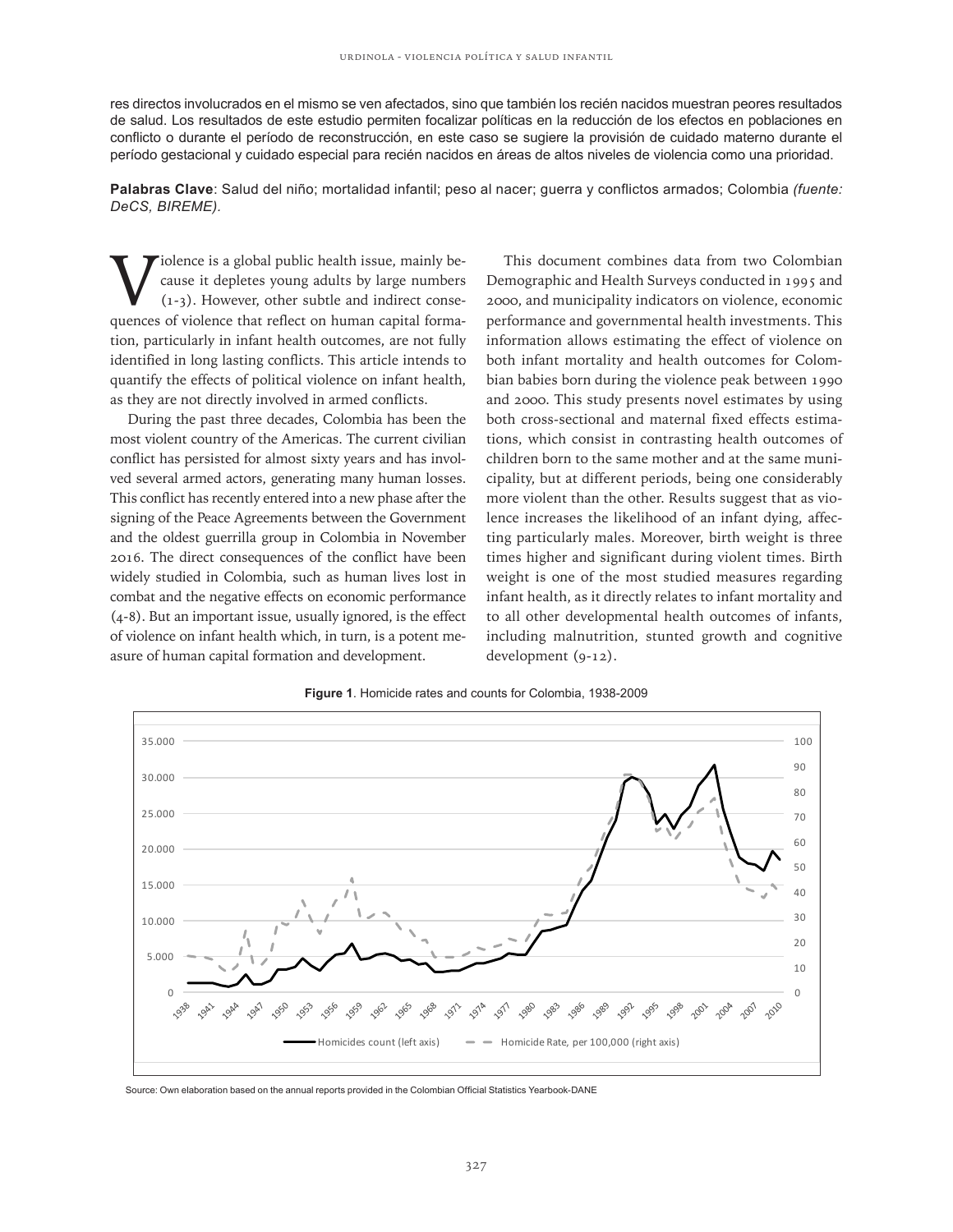These findings advocate the need for reinforcing prenatal control in women and their children who reside in areas exposed to violence, including access to health inputs (i.e. vaccination) and where health facilities are either destroyed, crowded or accessibility has been reduced due to the conflict.

# **Violence and human health: Colombian context**

Colombia had a steadily growing economy during the twentieth century despite three major civil conflicts. The first, known as the Thousand Days' War (1899-1902), was the result of confrontations between loyalists of the two main political parties: liberals and conservatives. Then came a seven-year period known as La Violencia (The Violence) (1946-53), which was marked by confrontations between liberal and conservative guerrillas, mainly in rural areas. Finally, the current internal conflict began in the mid-1960s after the birth of socialist guerrillas in rural areas; this is known as Internal Armed Conflict (1965-2016), and in 2017, with the implementation of the Peace Agreements, it entered into a new phase. This conflict reached its violence peak, measured by homicide rates, during the 1990s, as shown in Figure 1. In contrast to similar processes elsewhere in Latin America, the Colombian case escalated both in intensity and in number of actors involved, including the expansion of illicit, but very profitable, activities such as drug trafficking, a factor that has intensified the conflict.





Moreover, the expansionist movements of the main illegal armed groups in Colombia pose a counter-intuitive development of the conflict. High homicide rates co-exist in places whose regional economies have the most accelerated growth, instead of the poorest municipalities (Figure 2). This behavior fits the Greed Theory (13,14,15) and is true in isolated Colombian regions with sudden income increases related to the exploitation of minerals, bananas, coca leaf plantations and cocaine processing (6). This weak relationship between poverty and violence outbreaks allows for a cleaner research design for the question at hand.

## **Indirect effects of the conflict on human health**

Several studies have linked the effects of violence on health outcomes of children directly involved in the conflict. First, refugee children or internally displaced children living in camps suffer from higher infection and mortality rates due to the rapid spread of communicable diseases, such as the cases of Uganda, and Zepa and Sarajevo in Bosnia and Herzegovina (3). Second, children outside these camps also experience negative outcomes on psychiatric well-being during and after their involvement in conflict (16-18) and there is a need to measure such impact in order to properly diagnose them (19). Other literature links civil conflict and lower standardized heights by age (z-scores) in children and adolescents exposed to conflict in several contexts: Akresh et al. (20) reported shorter young children by age in the Ethiopia-Erithrean conflict; Bundervoet et al. (21) found that children born within the Burundi conflict are shorter; and Alderman et al. (22) found shorter adolescents in Zimbawe. All of these cases may be the result of poorer nutritional attainments, as exposed in the cross-country exercise using the Uppsala Conflict Data Program-UCDP (23).

Only (24) and (25) studied indirect effects of conflict on infants, both using the Colombian context, but none using rich individual survey records. Both studies used vital registration data, which are highly underreported in Colombia; in the case of infant mortality, data are underreported by 30% and births by 50% for the 1990s (26). This study expects to fill this gap in the literature by using individual records to uncover the effect on birth weight directly linked with better physical health, not only during the first months of life, but also in later years (27, 28, 29, 30). Finally, the statistical methodology proposed here has not been used in previous research, which accounts for maternal fix effects and allows exploring similar situations where Demographic and Health Surveys are available and can be combined with violence and other covariates.

# METHODOLOGY

#### **Data**

Data combine several variables collected at the municipality level with individual information captured by two Demographic and Health Surveys (DHS) carried out in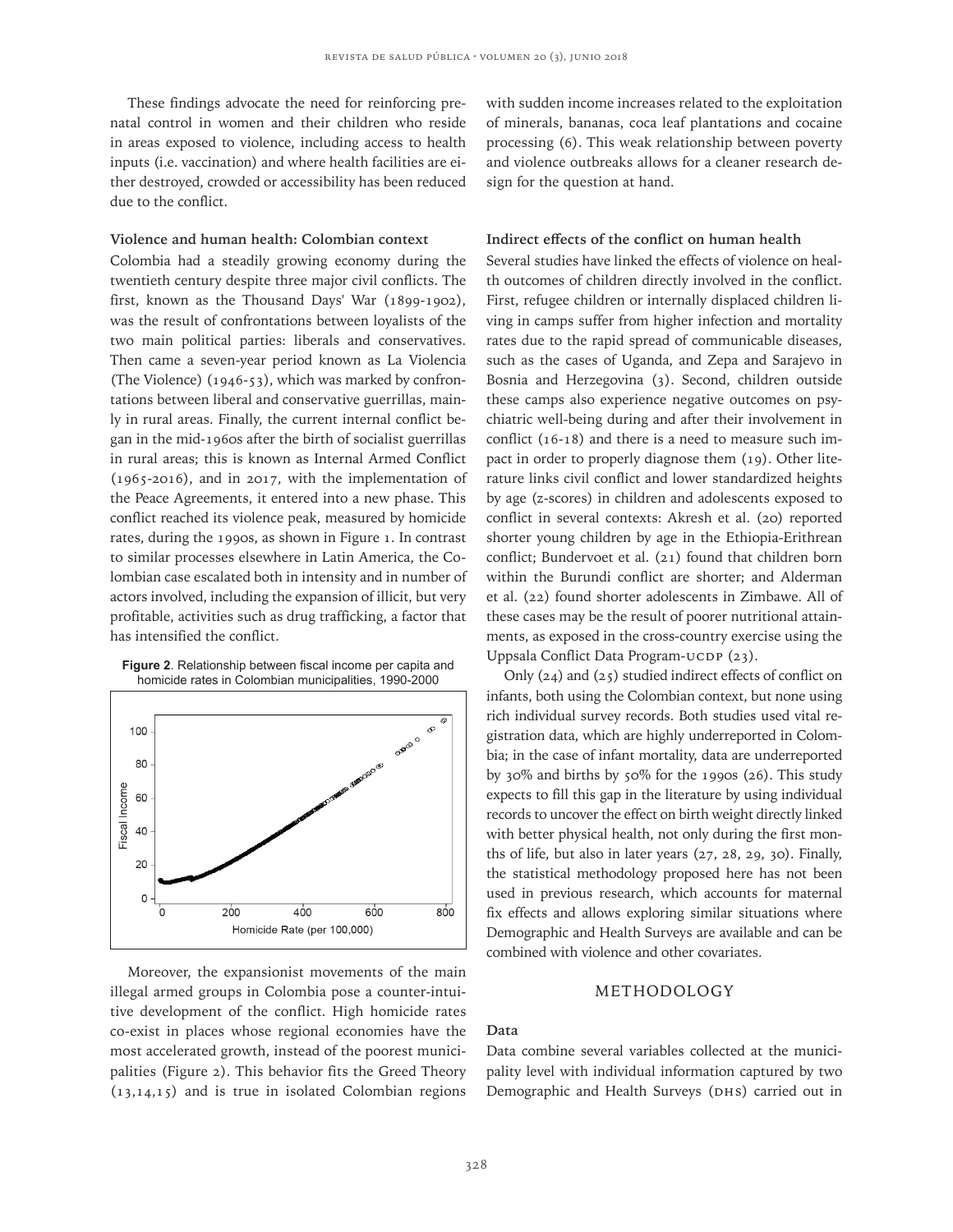1995 and 2000, which provide information on births during the peak decade of conflict (Figure 1). The DHS is a freely distributed survey run by Macro-International and Profamilia in Colombia that targets women aged 15 to 49 and their children no older than five years old (31,32). Survey data is preferred over vital statistics in Colombia for both quantity and quality, as vital statistics are highly underestimated (26).

The municipality level variables include: (i) population estimations by age and sex, calculated by the author based on two Colombian censuses (1985 and 1993) carried out by the National Statistical Office (DANE); (ii) total number of homicides available by sex and large age groups collected by DANE; and (iii) public investments on health and health-related sectors and fiscal income provided for each municipality, taken from the fiscal year balance report of each municipality, collected by the Office of the Comptroller General of Colombia (Contraloría General de la República). These latter variables are expressed in constant Colombian pesos for the year 1998.

This study included all women who had single births between 1990 and 2000, with reliable information on date of birth, and who had at the least one infant death per year. DHS includes relevant variables on infant health such as: (i) socioeconomic conditions of the household, urban/rural environment, access to public services, availability of toilet facilities, possession of appliances —all summarized in a wealth index—, age of household head, number of household members, partners' age, occupational status and education levels of both the mother and her partner; (ii) women's fertility conditions; (iii) body mass index (BMI); (iv) demographic characteristics such as women's age, relationship to the household head, civil status, whether the husband lives with her, migration status, reason for migration, children's age, sex and survivorship; (v) health care practices and health status for the last four born babies including birth order, who attended the delivery, infants' weight and size at the moment of the survey, babies' social security coverage, number of months of exclusive breastfeeding, vaccinations (for BCG, DPT, polio, measles and hepatitis B), week of first prenatal checkup, and diarrhea episodes during the two weeks before the survey took place and how it was treated; (vi) prenatal health care for the latest pregnancy and attended by whom, alcohol and tobacco consumption, whether the mother received medical attention due to complications or not, and if she was physically attacked while pregnant.

### **Research strategy**

Given the characteristics of the Colombian conflict, contrary to what is believed, conflict is not caused by extreme poverty, but is related to children's health. Figure 2 shows the smoothed trend of the per capita fiscal incomes, a proxy for income of the Colombian municipalities and their homicide rates. This fact reinforces other authors' findings that violence appears in municipalities where sudden economic positive shocks appear  $(7,5,33,34)$  and reduces the probability that both facts under study are caused by the same determinant.

Two estimation strategies capture the effect of violence on infant health outcomes. The first approach is a logistic regression, where the dependent variable is whether an infant died or not, directly capturing the effect of violence on infant mortality following the model:

 $Health_{int} = \theta v_{mt} + az_{mt} + \beta x_{imt} + \varepsilon_{imt}$ [1]

Where Health is the health outcome under study for infant i who was born at time t in municipality m. For instance, Health equals 1 if an infant dies and 0 otherwise, or in the case of low birth weight Health will equal 1 if the baby was born with low birth weight (less than 2 500 grams) and 0 otherwise.

The main purpose of this document is to estimate *θ*, which is the parameter that measures the effect of violence (v) at municipal level (m), measured by homicide rates. The control variables were described above and are represented in Equation (1) as  $z_{_m}$  and  $x_{_i}$ . The former variables include controls collected at municipal level (i.e. public investments in health and health related sectors) and the latter (*xi* ) includes controls collected at individual level (i.e. DHS variables). The error term (ε<sub>*im*</sub>)</sub> captures the unobservable determinants and measurement errors.

Violence is measured as total homicide rates, male homicide rates and young males' homicide rates (ages 15 to 45). Homicides keep the highest quality both in numbers as in cause of dead and are considered in the literature as one of the best proxies for violence (i.e. 35).

Unobserved heterogeneity could arise from either reactions of households to the knowledge of health endowments in the baby or to violence in the region. To reduce those issues, a logistic regression with multiple random effects was run, where the error term (ε<sub>*im*</sub>)</sub> represents a combination of permanent and transitory processes, such that:

$$
[2] \qquad \varepsilon_{\text{int}} = v_{\text{int}} + u_{\text{int}}
$$

Where the first term represents the time-invariant unobserved heterogeneity (i.e. genetic predisposition), and the second term represents the time-varying stochastic error or error due to factors inherent to the process other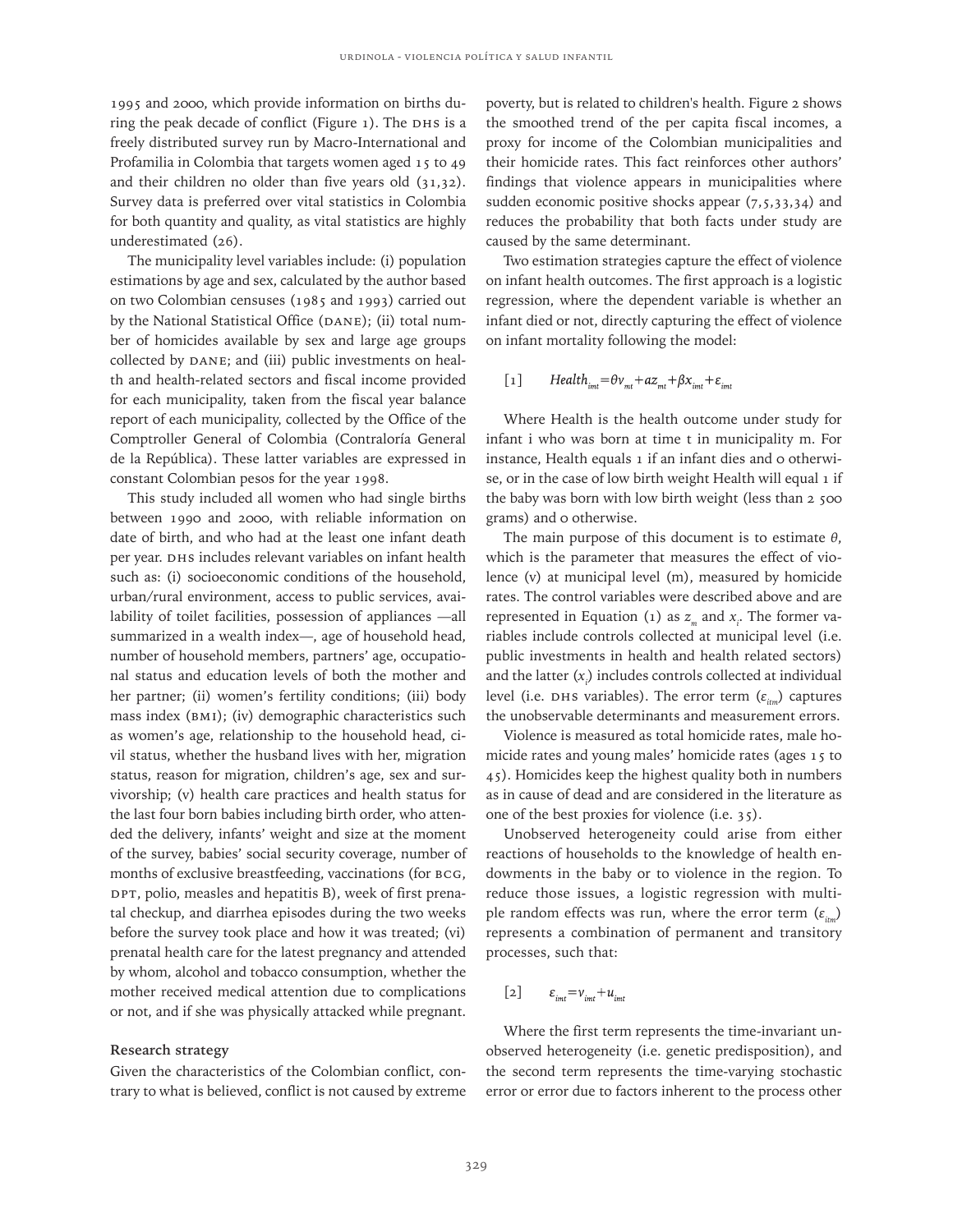than measured or unobserved covariates. Both components are assumed to be normally distributed, independent, and uncorrelated with independent variables.

Another way to reduce such effects is to control family variation, which can be captured as a maternal fixed effect. DHS information on women's birth history was considered and compared with health outcome for different babies born to the same mother in the same place, but one of them was born in during a more intense moment of the conflict, while the other was born during a less violent time. To reduce push migration of the mother induced by health or violence-related issues, all estimations were made on non-migrant mothers. Thus, heterogeneity was reduced by assuming similar genetic composition of the babies and then considering the effects of the conflict on a baby's health, using this within-family estimation.

# RESULTS

Results correspond to babies born to respondents up to five years of age before the survey, who lived in 61 Colombian municipalities. The average weight at birth from 1990 to 2000 was 3 204.3 grams for Colombian babies, of which 6.59% were born with low weight, and an average size of 49.81 centimeters. Only 3.48% of the babies died before their first year of life, at 2.47 months on average. During pregnancy, women attended to 5.5 prenatal appointments on average and spent 10.6 months breastfeeding. The average overall homicide rate was 81.67 per 100 000 inhabitants; the homicide rate in males almost doubles that number with an average of 156.05, while the homicide rate in young males (ages 15-45) was 269.63 per 100 000. All calculations presented here use overall homicide rates, but the estimators lead to practically the same coefficients, regardless of the homicide rate used.

Infant mortality regressions are estimated for both sexes and each sex separately, as male babies have higher mortality rates than females (36). To avoid misspecification in extreme observations, violence (homicide rates over 800) and birth weight (below 1 000 grams or over 4 000 grams) were dropped. Table 1 shows the results of a logistic random effects regression of homicide rates on infant deaths. The coefficients suggest the expected positive effect of homicide rates on the probability of an infant's death, although it is not statistically significant for both sexes and females only. The effect of violence on infant death lagged one year and was negative but statistically insignificant. It was included to control auto-regressive patterns in the series; lags of higher order do not hold such effect.

The statistically significant results in males suggest that the effect of violence is being absorbed by the weakest of the sexes. Nature tends to favor survival by giving birth to sexing mammals, humans among them (37). A coefficient of 0.0048 represents an increase of 0.48% in male infant mortality per increase of 1 per 100 000 in the total homicide rate in Colombia. Considering that the average homicide rate during the decade in the municipalities studied was 81.67 per 100 000 inhabitants, and that the average infant mortality rate in Colombia was around 34 per 1 000 live births, a marginal increment in the homicide rate would lead to almost 2 more infant deaths per 1 000 live births. Other specification models excluded some of the independent variables but still yielded the same parameter for violence, which provides strong evidence of parameter consistency in the model.

**Table 1**. Effect of homicide rates (per 1 000) on infant mortality, 1990-1999. Logistic random effects regression. Dependent Variable: Dead infant =1

|                                         | <b>Both Sexes</b> | Males       | Females  |  |
|-----------------------------------------|-------------------|-------------|----------|--|
| Homicide rate                           | 0.001             | 0.004       | $-0.004$ |  |
|                                         | $(-0.002)$        | $(0.002)^*$ | (0.003)  |  |
| Lag homicide rate                       | $-0.001$          | $-0.003$    | 0.002    |  |
|                                         | (0.002)           | (0.003)     | (0.002)  |  |
| Municipality controls                   |                   | Υ           | Y        |  |
| Household controls                      | Υ                 | Υ           | Υ        |  |
| Rural residency                         | Y                 | Y           | Y        |  |
| Mother's demographic<br>characteristics | Υ                 | Υ           | Υ        |  |
| Prenatal care                           | N                 | N           | N        |  |
| Delivery care                           | N                 | N           | N        |  |
| Number of cases<br>identified           | 5,786             | 2902        | 2864     |  |

Robust standard errors in parenthesis.\*\*\*Significant at 1%, \*\*significant at 5%; \*significant at 10%. Source: Own elaboration

The proposed maternal fixed effects exercise drastically reduces the number of observations, but allows for enough cases; descriptive statistics are presented in Table 2. Since the exercise requires mothers with at least two births, those who had at least one birth in a violent era and one in a less violent time were selected. For instance, the study included a mother with three children, of which two were born in pacific times and one in a more violent era.

Table 2 shows that all characteristics are, on average, similar with no statistically difference in means for babies born in either pacific or violent times, including weight at birth, except for levels of violence and fiscal income. Both of them are much higher for violent times, coinciding with the literature on the Colombian conflict, since violence erupts in zones with sudden economic positive shocks. It is worth noting that mothers, on average, tend to behave similarly with all of their children unless extraordinary events happen, such as an outbreak of violence.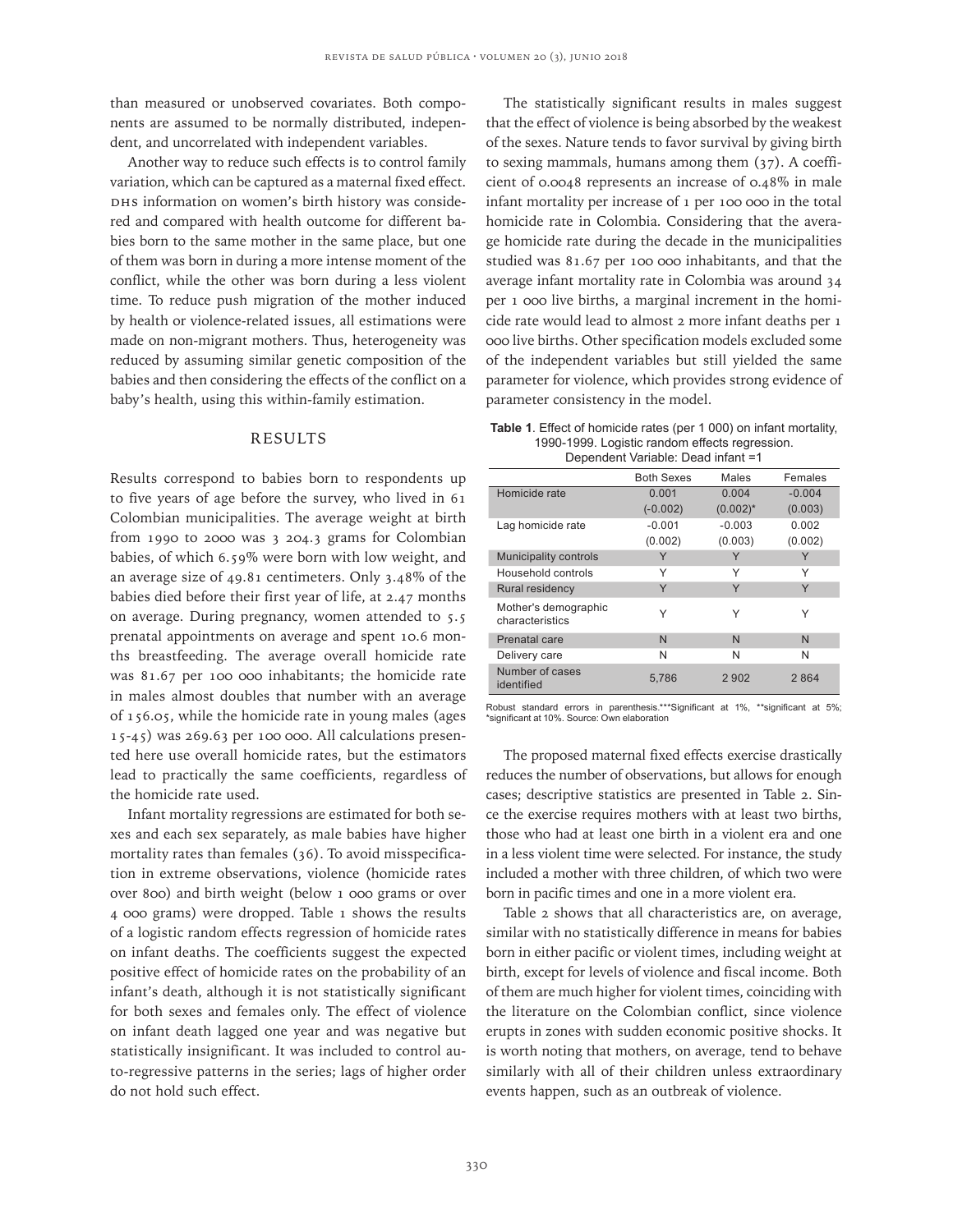| Table 2. Descriptive statistics of mothers who gave birth between 1990 and 2000 during violent+ and non-violent periods |  |  |
|-------------------------------------------------------------------------------------------------------------------------|--|--|
|                                                                                                                         |  |  |

| Observations                                                          |              | Mean                |              | Standard deviation  |                |                     |
|-----------------------------------------------------------------------|--------------|---------------------|--------------|---------------------|----------------|---------------------|
| Variable                                                              | Violent time | Non-violent<br>time | Violent time | Non-violent<br>time | Violent time   | Non-violent<br>time |
| Infants characteristics                                               |              |                     |              |                     |                |                     |
| Weight at birth (gm)                                                  | 296          | 252                 | 3307.92      | 3318.58             | 658.99         | 702.91              |
| Height at birth (cm)                                                  | 119          | 107                 | 49.69        | 49.88               | 4.12           | 3.44                |
| Children's age at death (months)                                      | 19           | 17                  | 2.67         | 3.01                | 2.79           | 3.34                |
| Household characteristics                                             |              |                     |              |                     |                |                     |
| Age of household head                                                 | 19           | 21                  | 31.81        | 32.55               | $\overline{7}$ | 7.06                |
| Number of household members                                           | 467          | 457                 | 6.41         | 6.28                | 2.65           | 2.67                |
| Partner's age                                                         | 419          | 413                 | 32.54        | 32.56               | 7.15           | 7.05                |
| Wealth Index                                                          | 378          | 373                 | $-0.3$       | $-0.3$              | 1.16           | 1.17                |
| Women's Characteristics                                               |              |                     |              |                     |                |                     |
| Educational attainment of women                                       | 467          | 457                 | 6.16         | 6.03                | 3.9            | 3.88                |
| Age                                                                   | 467          | 457                 | 28           | 28.25               | 5.92           | 5.94                |
| Children ever born                                                    | 467          | 457                 | 3.64         | 3.67                | 2.16           | 2.23                |
| Number of births in the past five years                               | 467          | 457                 | 2.51         | 2.48                | 0.71           | 0.67                |
| Age at first birth                                                    | 467          | 457                 | 20.15        | 20.29               | 4.05           | 4.13                |
| Weight (kg)                                                           | 453          | 442                 | 58.29        | 57.86               | 10.83          | 10.23               |
| Height (cm)                                                           | 453          | 444                 | 153.64       | 153.65              | $6\phantom{1}$ | 6.03                |
| <b>BMI</b>                                                            | 453          | 442                 | 2467.18      | 2449.63             | 421.52         | 399.24              |
| Health care practices                                                 |              |                     |              |                     |                |                     |
| Number or prenatal appointments*                                      | 415          | 291                 | 5.08         | 4.32                | 3.94           | 3.41                |
| Prenatal appointments attended by a doctor                            | 292          | 415                 | 0.72         | 0.76                | 0.45           | 0.43                |
| Delivery attended by a doctor                                         | 467          | 457                 | 0.69         | 0.65                | 0.46           | 0.48                |
| Baby has health card                                                  | 448          | 440                 | 0.9          | 0.88                | 0.3            | 0.32                |
| Baby has ever been vaccinated                                         | 192          | 217                 | 0.91         | 0.91                | 0.28           | 0.29                |
| Has received BCG vaccination                                          | 447          | 439                 | 0.89         | 0.87                | 0.32           | 0.33                |
| Has received Polio vaccination                                        | 435          | 447                 | 0.9          | 0.89                | 0.3            | 0.31                |
| Has received DPT vaccination                                          | 447          | 438                 | 0.86         | 0.89                | 0.35           | 0.31                |
| Has received measles vaccination                                      | 442          | 432                 | 0.57         | 0.61                | 0.49           | 0.49                |
| Has received hepatitis vaccination                                    | 208          | 237                 | 0.57         | 0.52                | 0.5            | 0.5                 |
| Has received DTP vaccination*                                         | 208          | 237                 | 0.24         | 0.41                | 0.43           | 0.49                |
| Months breastfeeding                                                  | 445          | 437                 | 10.05        | 11.18               | 7.51           | 7.89                |
| Municipalities characteristics                                        |              |                     |              |                     |                |                     |
| Fiscal income per capita (hund. of mill. of<br>pesos 1998)            | 467          | 457                 | 6.48         | 5.87                | 8.47           | 8.65                |
| Public investments on health sector (hund. of<br>mill. of pesos 1998) | 467          | 457                 | 2.41         | 2.44                | 2.99           | 3.04                |
| Homicide rate*                                                        | 467          | 457                 | 70.52        | 23.83               | 60.98          | 10.36               |
| Male homicide rate*                                                   | 467          | 457                 | 133.86       | 44.33               | 119.7          | 19.91               |
| Young males homicide rate (ages 15-45)*                               | 467          | 457                 | 231.3        | 75.7                | 215.91         | 36.19               |

\*The difference in means is statistically significant based on a t-test; +Violent times are defined as those with overall homicide rates above the median; Source: Own elaboration

**Table 3**. Effect of homicide rates (per 1 000) on low birth weight, 1990-2000. Maternal fixed logistic regression. Dependent variable: infant born with LBW=1

|                                      | Violent times | Non-violent times |
|--------------------------------------|---------------|-------------------|
| Homicide rate                        | 1.105         | 0.029             |
|                                      | $(0.295)***$  | (0.032)           |
| Lag homicide rate                    | $-0.706$      | 0.002             |
|                                      | (2.014)       | (0.010)           |
| Municipality controls                | Y             | Y                 |
| Household controls                   | Υ             | Υ                 |
| Rural residency                      | Y             | Y                 |
| Mother's demographic characteristics | Υ             | Υ                 |
| Prenatal care                        | Y             | Y                 |
| Delivery care                        | N             | N                 |
| Number of cases identified           | 99            | 95                |

Robust Standard Errors in parenthesis; \*\*\*Significant at 1%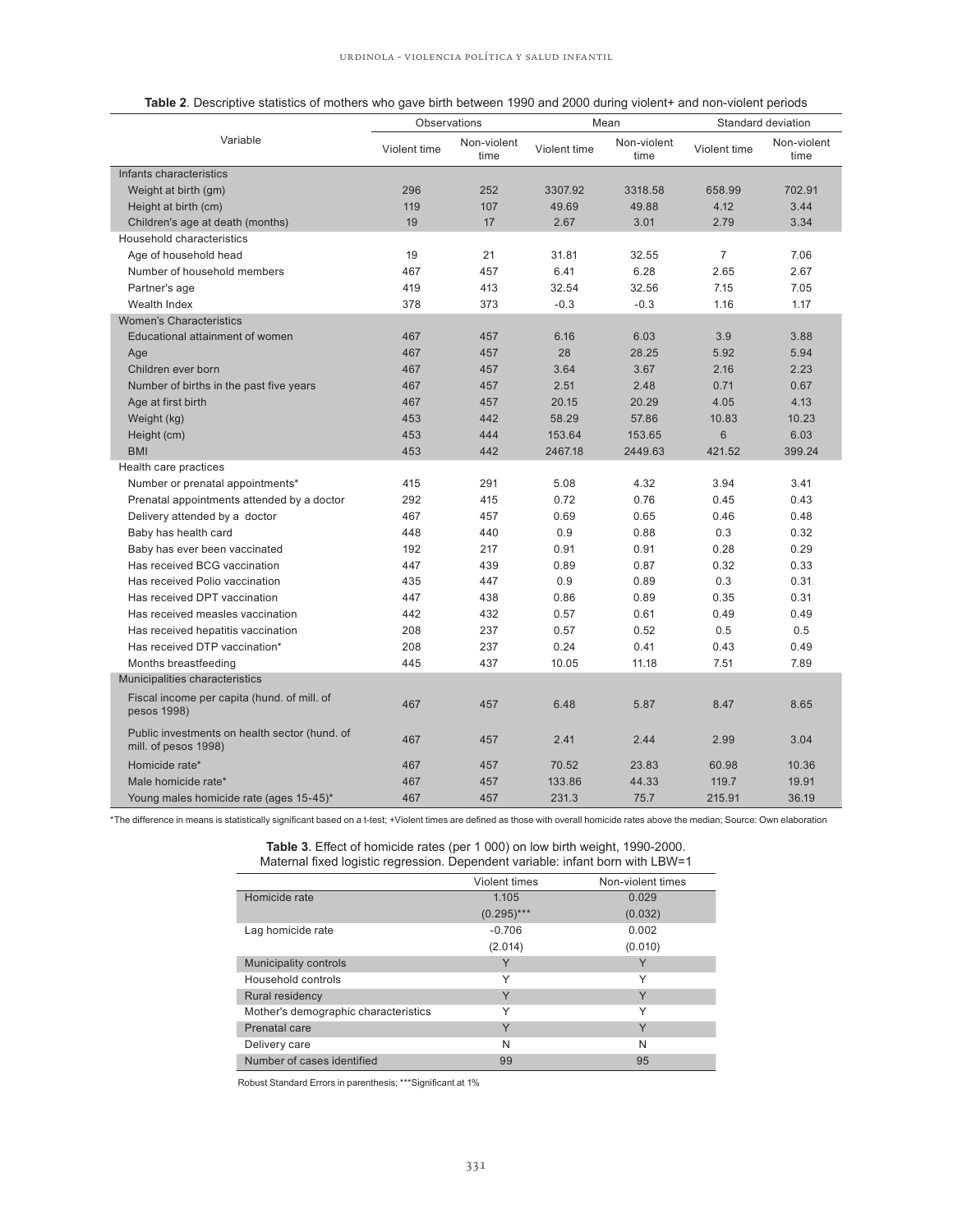Violent times have been defined as periods with homicide rates above the median overall homicide rate for the 61 municipalities. The estimations show the probability of being born with low birth weight, as there are not enough observations for infant deaths. Table 3 shows the results for both sexes as the number of cases, again, do not allow estimations for each sex.

The results are significant and large in magnitude. Marginal increments in violence increase the probability of being born with low weight in children born in violent times by 10.5%. The parameters are much larger for this regression than for the random effects logit model, and imply a difference in the probability of a baby being born with low birth weight three times higher and significant in children born in violent times, as opposed to insignificant effects for babies born in pacific times. This latter result is truly remarkable for the Colombian case, where birth weight is the main determinant of children's health (38). These results reinforce the idea that violence is harmful to infant health, and affects the positive effects of government investments to provide health services, as well as time and money investments that households do to increase their health.

## DISCUSSION

The results of the logistic regression on a time series with random effects per mother and controlled by auto-regressive patterns in homicide rates suggest a higher probability of dying in babies born during violent periods, affecting mainly infant males. Maternal fixed effects, in women who never migrated and had at least one child during a peaceful time and another during a more violent time in the same municipality, showed a probability three times higher of being born with low birth weight during an outbreak of violence, contrasted to their siblings born in a more peaceful time.

The implications of these findings on policies go beyond the fact that violence is not healthy for infants. After controlling maternal specific conditions, municipality conditions, household characteristics and health practices, current violence has a negative effect on infant health outcomes. Therefore, violence has an indirect effect on human capital formation through health. It is important for governments to emphasize on health delivery services, in particular to mothers and infants living in areas under high violence levels. Those services should target the weakest babies, that is, those born preterm or below 2 500 grams, while more aggressive vaccination and nutritional campaigns should cover both women in reproductive years and their young children •

#### *Conflict of interest*: None.

*Funding*: Financial support provided by the Universidad Nacional de Colombia through the Internal Call DIB#8003054, Project HERMES#5287.

*Acknowledgements*: I would like to thank the Universidad Nacional de Colombia –Internal Call-DIB#8003054, for providing financial support for conducting this research and to Iván Díaz who provided research assistance. I also thank Ronald Lee, Edward Miguel and the participants at the Annual Colombian Statistics Conference 2010 and the Demography of Conflict Symposium 2011 at Stanford University for their helpful inputs. Finally, I thank Sandra Rodríguez who made this research possible by providing data. This work was finished while Urdinola was a Santo Domingo Visiting Scholar at Harvard University.

#### **REFERENCES**

- 1. PAHO- Pan American Health Organization. Prevención de la violencia y los traumatismos y promoción de la seguridad: un llamado a la acción en la Región. Informe preliminar: 48° Consejo Directivo. 2008.
- 2. Dahlberg LL, Mercy JA. History of violence as a public health problem. Virtual Mentor. 2009 feb 1; 11(2):167.
- 3. WHO W. World report on violence and health. WHO: Geneva. 2002.
- 4. Ruíz M, Rincón M. Mortality from Accidents and Violence in Colombia. Adult mortality in Latin America. In: I. Timaeus, J. Chackiel & L. Ruzicka, editors. Adult Mortality in Latin America. Oxford: Clarendon Press; 1996. P.337-360.
- 5. Torres FS, Méndez JN. Determinantes del crimen violento en un país altamente violento: El caso Colombia. Economía, crimen y conflicto. 2001:285.
- 6. Montenegro A, Posada CE. La violencia en Colombia. Alfaomega; 2001.
- 7. Rubio M. Conflicto y finanzas públicas municipales en Colombia. CEDE; 2002.
- 8. Pshisva R, Suarez GA. Crime and finance: Evidence from Colombia. The Economist. 2004 Jun 19.
- 9. Boulet SL, Schieve LA, Boyle CA. Birth weight and health and developmental outcomes in US children, 1997–2005. Maternal and child health journal. 2011 Oct 1;15(7):836-44.
- 10. Boyle, E. M., Poulsen, G., Field, D. J., Kurinczuk, J. J., Wolke, D., Alfirevic, Z., & Quigley, M. A. 2012. Effects of gestational age at birth on health outcomes at 3 and 5 years of age: population based cohort study. Bmj, 344, e896.
- 11. Adair LS, Fall CH, Osmond C, Stein AD, Martorell R, Ramirez-Zea M, Sachdev HS, Dahly DL, Bas I, Norris SA, Micklesfield L. Associations of linear growth and relative weight gain during early life with adult health and human capital in countries of low and middle income: findings from five birth cohort studies. The Lancet. 2013 Aug 10; 382(9891):525-34.
- 12. Hutchinson EA, De Luca CR, Doyle LW, Roberts G, Anderson PJ, Victorian Infant Collaborative Study Group. School-age outcomes of extremely preterm or extremely low birth weight children. Pediatrics. 2013 Mar 1: peds-2012.
- 13. Collier P. Doing well out of war. In conference on economic agendas in civil wars, London 1999 Apr 26 (Vol. 26, p. 27).
- 14. Collier P. Rebellion as a quasi-criminal activity. Journal of Conflict resolution. 2000 Dec; 44(6):839-53.
- 15. Collier P, Hoeffler A. Greed and grievance in civil war. Oxford economic papers. 2004 Oct 1; 56(4):563-95.